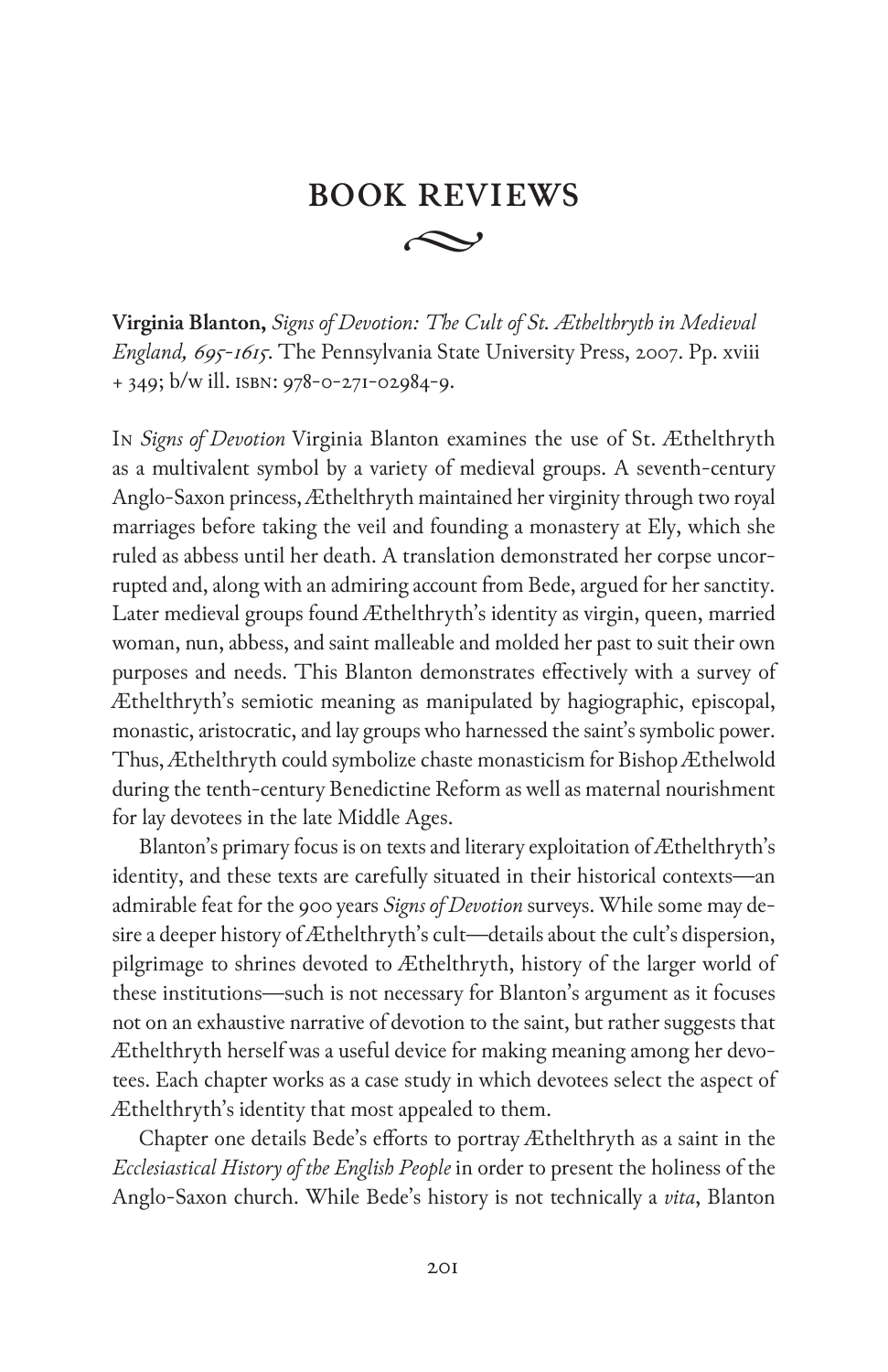demonstrates that Bede drew upon hagiographic forms to display Æthelthryth's incorruptible body as the perfect symbol of virginal holiness and to position her as one of the important symbols of the Anglo-Saxon Christian community. Æthelthryth becomes a symbol of chaste monasticism under the hands of Bishop Æthelwold of Winchester in chapter two. For Æthelwold it was the saint's rejection of worldly status, royal marriage, and "earthly lust" in favor of a monastic life that promoted Æthelthryth's holiness. Rather than virginal perfection, Æthelwold emphasized the saint's identity as a nun and abbess in order to encourage others to embrace clerical chastity during the Benedictine reform.

Chapter three examines a discourse of enclosure that the monks of Ely used to protect their monastery during the Norman invasion. In the *Liber Eliensis* the monks portrayed Æthelthryth as a queenly protector and linked her inviolable body with the monastic space of Ely. Thus the monastery itself became a "feminized space" (291) that William the Conqueror could "rape" metaphorically if he didn't respect Ely's boundaries. At the same moment, the *Liber Eliensis* also cast Æthelthryth as a masculine protector who wrought vengeance on any attackers who threatened to penetrate the monastic enclosure. Æthelthryth again embodies traditional images of sanctity—the inviolate virgin, the masculine avenger—in order to suit the needs of an Anglo-Saxon monastery during the Conquest. The gender play here is well documented; this is Blanton's most exciting chapter.

In chapter four Blanton turns to *La Vie Seinte Audrée*, a French poem adapted from the *Liber Eliensis* that promoted Æthelthryth's life to thirteenthcentury aristocratic women. Marie, the poem's author, alters the depiction of Æthelthryth, Blanton suggests, to appeal to an aristocratic audience of perhaps widowed ladies and to encourage their religious patronage. This is accomplished through a closer description of the saint's two marriages than offered previously, greater treatment of the queen's secular life, and greater emphasis on the saint's patronage. So far Blanton's demonstration that thirteenth-century innovations led to a new understanding and yet another representation of Æthelthryth's symbolic importance is convincing.

In the second half of this chapter, Blanton examines the impact of the manuscript of *La Vie Seinte Audrée* at the female abbey of Campsey Ash—which served as a home for wealthy laywomen—through a case study of one aristocratic woman, Isabella Ufford, Countess of Suffolk. Blanton suggests that Isabella's patronage may have been inspired by Marie's life of Æthelthryth and the model of a wealthy widow as patron. While it is suggestive of the power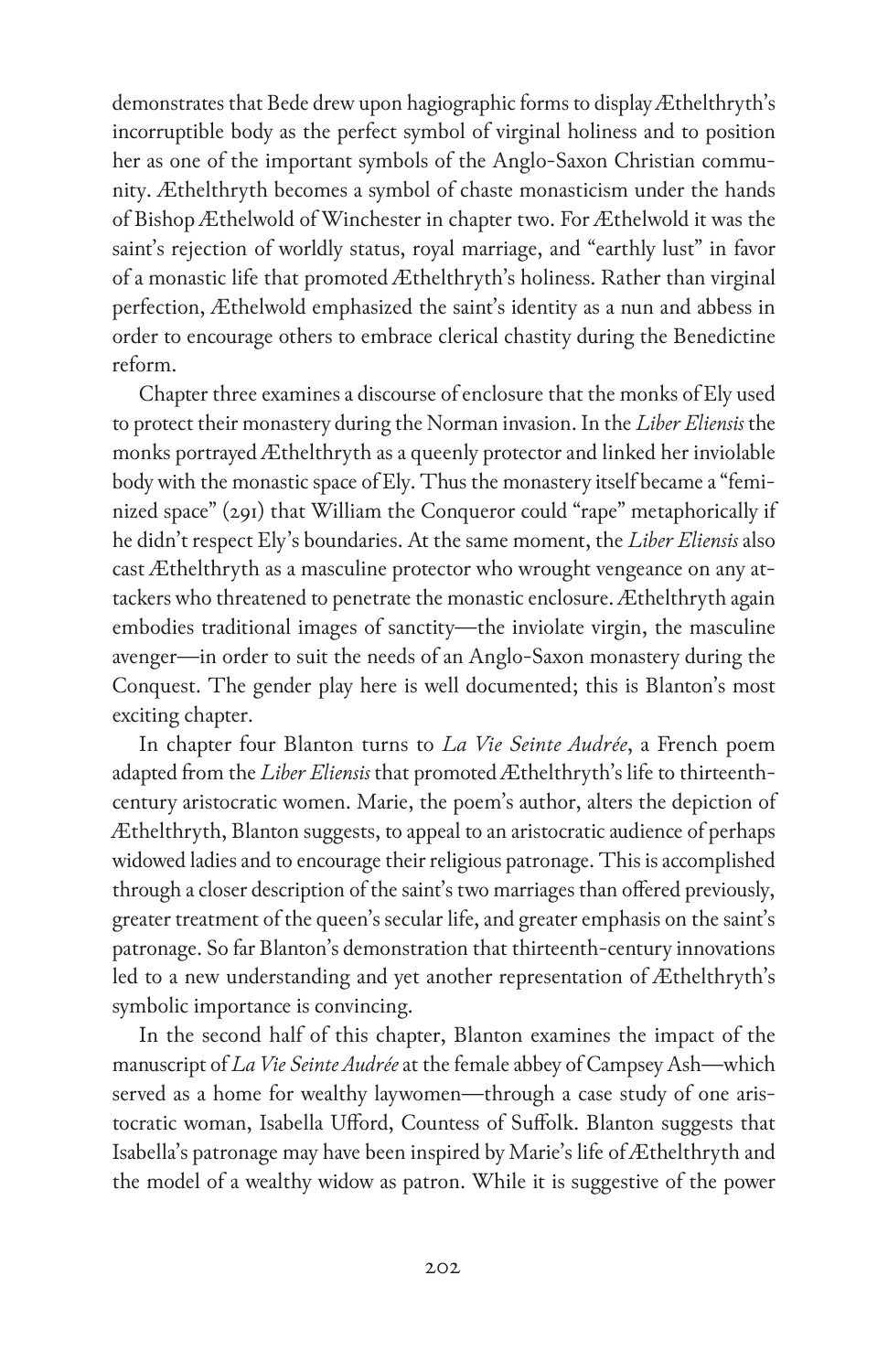a manuscript might have for its audience, this section relies on a great deal of conjecture and is, perhaps, Blanton's least successful argument. It is not clear that Isabella read Marie's poem and, if she did, she left no direct evidence that she was influenced by the life. Moreover, patronage was a major facet of female aristocratic life in the fourteenth century and need not require an "ideology of patronage established by Marie's life of Æthelthryth" (200) in order to encourage Isabella Ufford to devote her resources toward religious patronage. Of course, Marie's poem surely appealed to the women at Campsey Ash, but the lines between the poem and their patronage may not have been drawn as neatly as Blanton suggests.

In chapter five Blanton examines the appeal of Æthelthryth to larger audiences in late medieval narratives and visual representations. This chapter focuses on lay ownership of the saint and lay interest in depicting the saint both in text and image. Blanton suggests that parishioners played with clerical images of Æthelthryth and modified them for lay purposes in parish churches and vernacular texts. Æthelthryth becomes the abbatial nurturer, depicted as abbess, virgin, and—uniquely—as mother. There was likely a good deal more interchange between clerical and lay interests in the creation of these texts. The exhaustive list of devotional objects Blanton has compiled in the appendix will greatly facilitate further study on the phenomenon she has outlined here.

It is Blanton's discussion of the multiple meanings attached to Æthelthryth's body throughout these chapters that will most appeal to scholars of gender. Æthelthryth's body was particularly suited to symbolic use. Her tumor, and its scar once lanced, produced a secondary site of corporal permeability, allowing metaphorical play with images of virginity, chastity, and violation, as well as incorruptibility once her body was found intact. Blanton demonstrates that Æthelthryth's body could be presented both as masculine protector for clerical audiences and feminine mother for lay female audiences. Indeed, even when representations of Æthelthryth ignored or downplayed her physical body, such as those created by Æthelwold, Blanton suggests that the saint became a textual symbol that could be represented by liturgical texts that "became the discursive body that speaks to the audience about chastity and monasticism" (128). The symbolic use of Æthelthryth's body to convert Christians, to encourage chastity, to defend Ely, to inspire patronage, or to nurture her spiritual children demonstrates how flexible metaphors of her holy body could be.

The merits of Blanton's work have already received recognition, winning the 2008 Society for Medieval Feminist Scholarship Best First Book Prize. *Signs of Devotion* is an important book for scholars of saints, of medieval texts, and